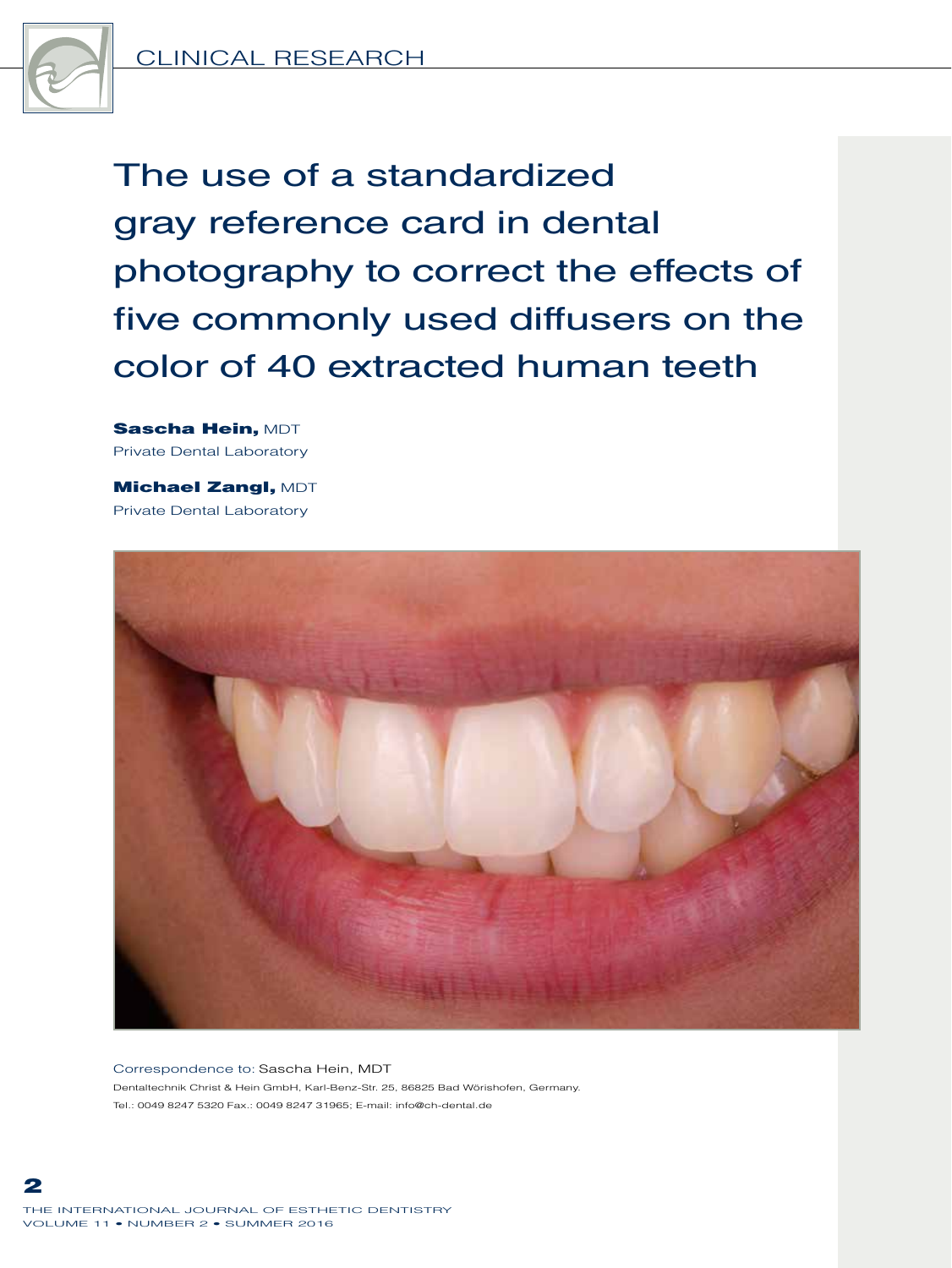

## **Abstract**

*Objective:* The aim of this *in vitro* study was to investigate the color changes of human teeth caused by five different diffuser materials commonly used in dental photography, as well as software influence, and to confirm whether the use of a standardized gray reference card is effective in correcting these color changes during digital postproduction.

*Materials and method:* Forty extracted human teeth were obtained from a specialized oral surgery practice in Cham, Germany. Five commonly used diffuser materials were chosen to be investigated, which included: polyethylene (PET), White Frost photographic paper, LumiQuest polyamide (nylon) material, 80 gsm white printing paper, and 3M linear polarizing filter sheet used for cross polarization. A digital single-lens reflex camera (Canon EOS 5D MKII) was used, together with a twin flash suitable for macrophotography (Canon MT-24EX Macro Twin Lite). Images were tethered into Adobe Lightroom CC using the RAW format. A standardized gray reference card (WhiBal, Michael Tapes Design) was used for exposure calibration and white balancing. Classic Color Me-

(122)) was used to obtain *CIE* L\*a\*b\* values of the specimens before and after white balancing and exposure correction.

ter software (Ricci Adams, version 1.6<br>
(122)) was used to botain *CIE* L<sup>\*a</sup><sup>2</sup><sup>b</sup><sup>2</sup><sup>b</sup><sup>2</sup> d<sup>\*</sup> d\*a<sup>1</sup><br>
values of the specimens before and af-<br>
ter white balancing and exposure corection.<br>
Results: All diffusers caused *Results:* All diffusers caused visually perceivable color changes on the extracted teeth: White Frost (∆*E*\* 1.24; sd 0.47), 80 gsm printing paper (∆*E*\* 2.94; sd 0.35), LumiQuest polyamide (∆*E*\* 3.68; sd 0.54), PET (∆*E*\* 6.55; sd 0.41), and 3M linear polarizing filter sheet (∆*E*\* 7.58; sd 1.00). The use of a standardized gray reference card (WhiBal) could correct these values below the visually perceivable threshold: White Frost (∆*E*\* 0.58; sd 0.36), 80 gsm printing paper (∆*E*\* 0.93; sd 0.54), LumiQuest polyamide (∆*E*\* 0.66; sd 0.58), PET (∆*E*\* 0.59; sd 0.33), and 3M linear polarizing filter sheet (∆*E*\* 0.53; sd 0.42). *Significance:* The use of a standardized gray reference card with specified *CIE* L\*a\*b\* values should be considered when diffusers are used in dental photography in order to reveal the color of preoperative situations (ie, shade documentation) and document postoperative results accurately.

*(Int J Esthet Dent 2016;11:XXX–XXX)*

3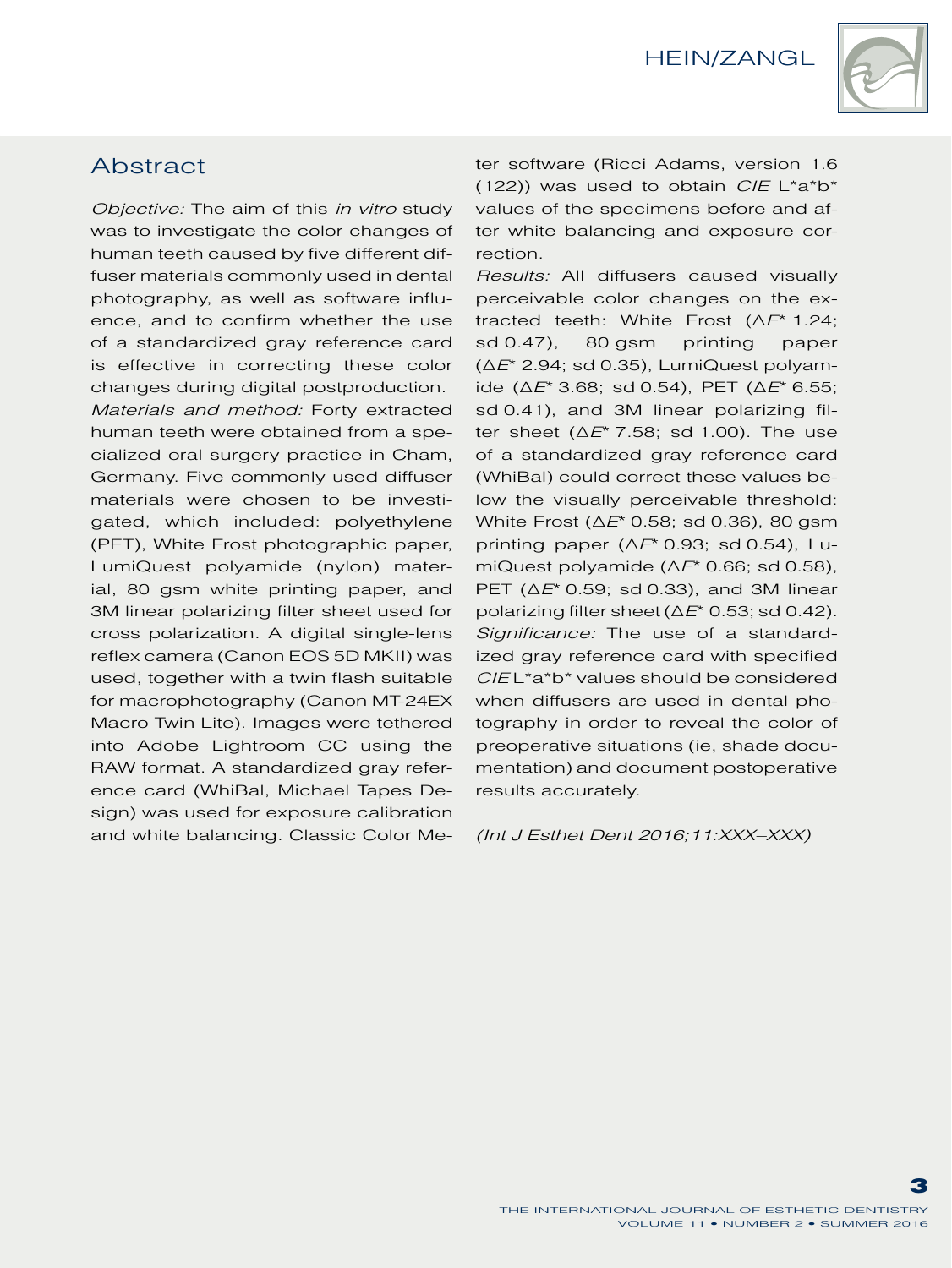

# Introduction

The use of dental photography plays an increasingly important role in everyday dental practice as an effective tool for communication between the dental surgery and the dental laboratory. Modern digital single-lens reflex (DSLR) cameras are in common use to document important restorative aspects such as the preoperative situation, the tooth shade, the final result, and long-term performance.1 Photographic documentation for purely medical purposes requires little more than basic equipment, such as a DSLR camera paired either with a ring or twin flash.2 In the field of esthetic dentistry, however, elaborate assemblies are often used to depict the restorative process and especially the final result in a rather "emotional" way, with the use of various bouncers and diffusers and adjustable brackets.<sup>3</sup> On the other hand, cross polarized photography is a useful method to reveal intrinsic shade variations of natural teeth for the purpose of shade analysis.4 This is achieved with the help of a linear polarizing filter sheet that is placed over the electronic flash in an orientation which is perpendicular to that of another linear polarizing filter simultaneously placed over the lens, resulting in the exclusion of diffuse light and specular reflection from the labial surface of natural teeth and dental restorations alike.5

Clinical experience has shown that *in vivo* photographs of natural dentition routinely show significant color alterations of teeth and soft tissue when certain types of diffusers are used.6 When a diffuser is placed in front of an illuminant (ie, an electronic flash), not all wavelengths will pass through. Due to absorption, only specific wavelengths that are characteristic of the material will be transmitted. Hence, all the power that is transmitted is concentrated in a few narrow wavelength regions,<sup>7</sup> causing large color distortions, since they affect both the Correlated Color Temperature (CCT) and the Color Rendering Index (CRI) of the emitted light, making it difficult to judge shade differences between a shade tab or dental restoration and the surrounding natural dentition on a digital image. Preliminary relative irradiance measurements of five commonly used diffuser materials which were included in this study, using a radiospectrometer (Sekonic C-700, Sekonic), in conjunction with a commonly used electronic flash (Canon MT-24EX Macro Twin Lite), revealed that different diffuser materials did indeed influence CCT and CRI, but only slightly. However, the visually perceivable effects appeared noticeable in the digital images, suggesting that software interpretation might play a significant role (Fig 1). The use of a standardized gray reference card promises to overcome this limitation through a remapping process of the original RAW image to a defined standard. However, natural teeth are heavy light scatterers, and irradiation with an intermittent spectral power distribution may affect their color within the threshold of visual perception. The aim of this study was to determine the effects that five commonly used diffuser materials have on tooth color, to identify their origin, and to determine if the use of a gray reference card is effective in correcting these changes.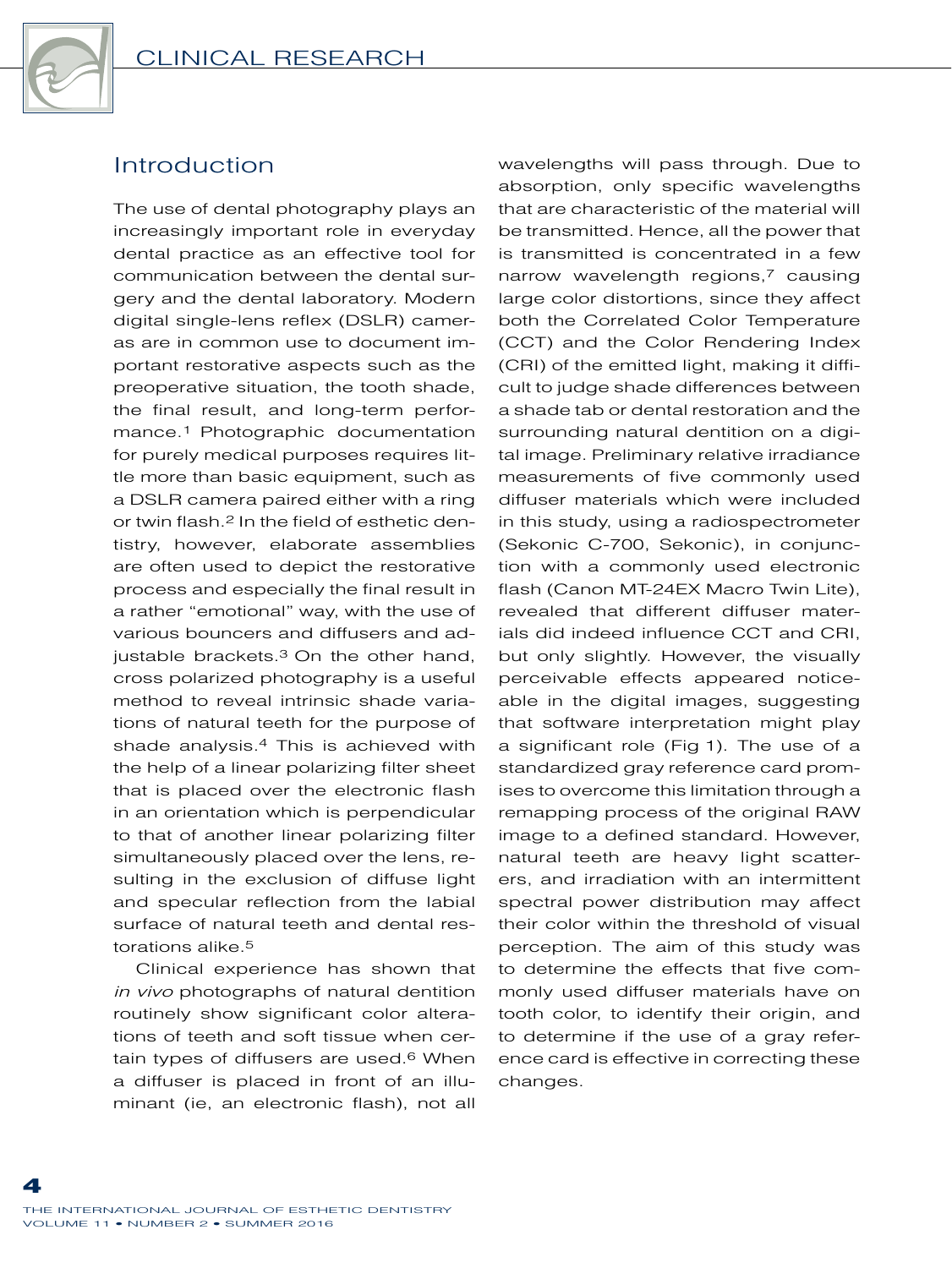### Hein/Zangl





Fig 1 Relative irradiance measurements reveal small influences on the Color Rendering Index (CRI) and Correlated Color Temperature (CCT) caused by five diffusers when placed in front of an electronic flash. Note that a variance in the rendering of the images occurs due to software interpretation of the DSLR camera.

# Materials and method

#### Camera set-up

A digital single-lens reflex camera (Canon EOS 5D MKII) was used, together with a twin flash suitable for macro photography (Canon MT-24EX Macro Twin Lite) (Figs 2 and 3). Images were tethered into Adobe Lightroom CC using the RAW format and a USB 2.0 cable. The screen (Cinema Display, Apple) was calibrated using a spectrophotometer (ColorMunki, Pantone). The working distance between the front of the lens and the labial surface of one randomly selected test specimen was varied to achieve life-size magnification (1:1) at a constant distance of 130 mm, as would be the case in a clinical situation, and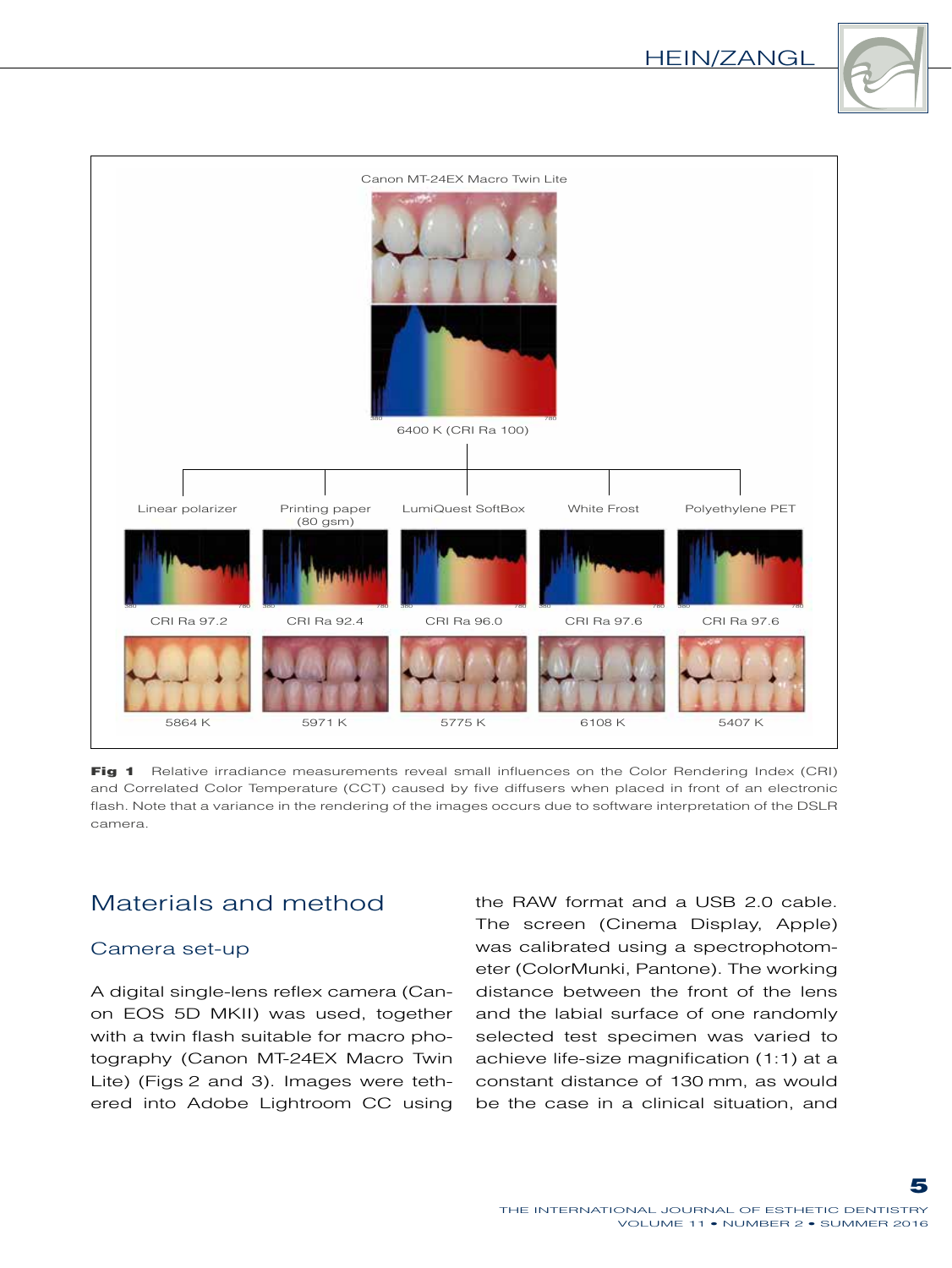

### Clinical Research



Figs 2 and 3 The experimental setup consisted of a DSLR camera paired with a twin flash commonly used for dental photography. In order to minimize specular reflection from the labial surface of the teeth, both electronic flash guns were arranged in two azimuthal illumination angles corresponding to 0 degrees/45 degrees geometry using two aluminum rails and two custom 3D-printed variable sled assemblies.



hence this value was chosen as the standard distance for all measurements. Using the camera's manual mode, exposure time and aperture were set to a constant value of 125/sec and f 32. The twin flash normally operates with four AA Mignon batteries (Energizer Ultimate Lithium, +AA 1.5 V, 3000 mAh). However, preliminary tests showed noticeable variations in flash intensity after a few measurement cycles due to battery depletion and increased recycle time. In order to overcome these limitations, a compact battery pack which normally holds eight additional AA Mignon batteries (Canon CP-E4) was modified to be attached to a 12 V, 1500 mAh direct current transformer (Yumatron, Model NT6), ensuring steady flash intensity and short recycling times (< 5 s). The camera was attached to a microcomputer (Stack Shot, Cognisys) that was programmed to trigger the camera shutter nine times in a row, with a precisely timed interval of 15 s.

#### Diffuser materials

Five commonly used diffuser materials were chosen for the study: polyethylene (PET), White Frost photographic paper (ProTech Lighting), Mini SoftBox polyamide (nylon) material (LumiQuest), 80 gsm white printing paper, and 3M linear polarizing filter sheet used for cross polarization. The materials were cut into squares and attached to a set of cus-

Fig 4 Five commonly used diffuser materials were chosen for the study. They included polyethylene (PET), White Frost photographic paper, LumiQuest polyamide (nylon) material, 80 gsm white printing paper, and 3M linear polarizing filter sheet used for cross polarization. Each frame had an open window of 80 mm x 55 mm.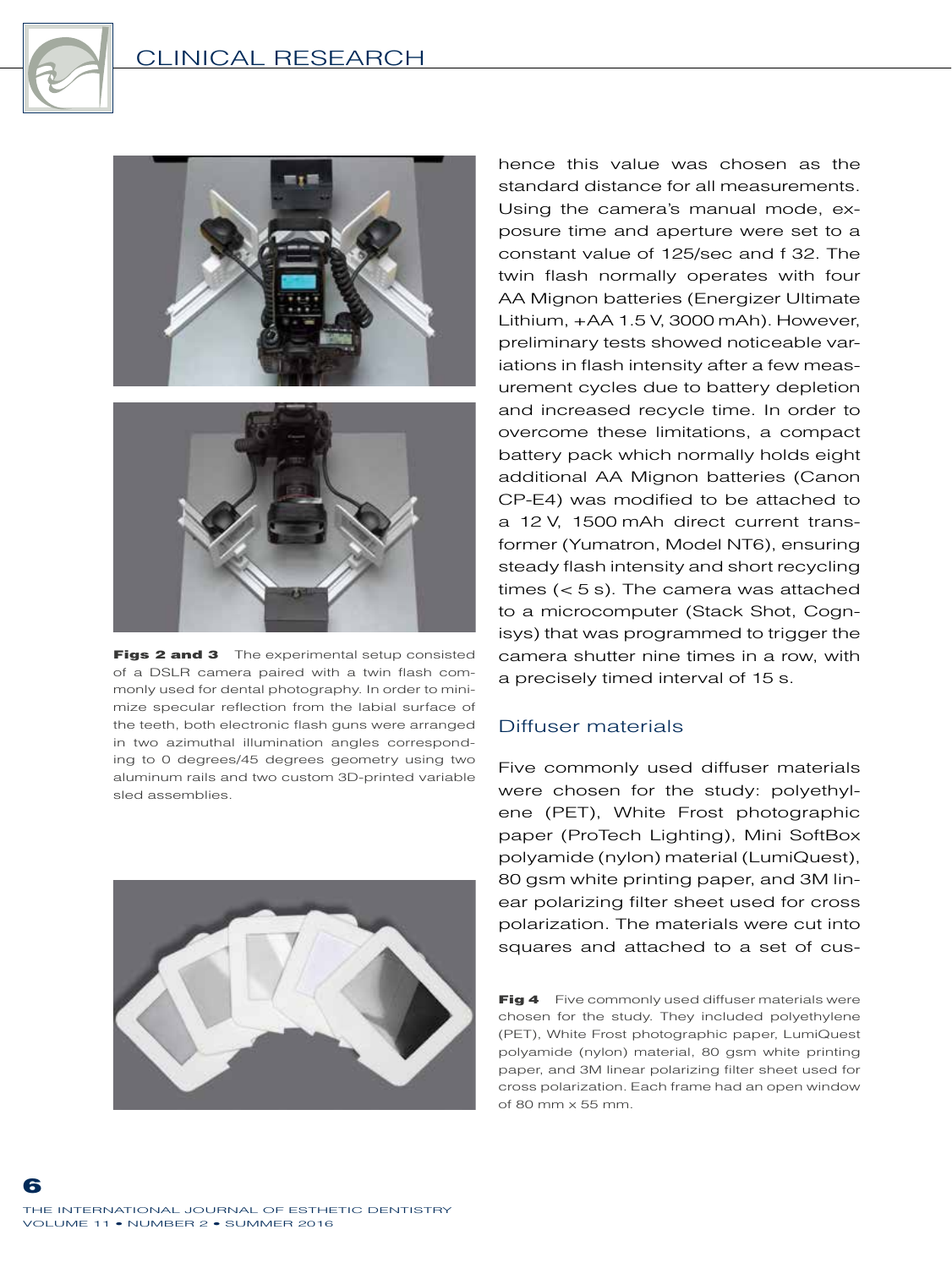

| Tooth    | 14                       | 16 | 17 | 18 | 22 | 23 | 24 | 26 | 27 | 28 | 31                    | 33                 | 36                       | 37                | 38          | 41 | 44 | 46                  | 47 |
|----------|--------------------------|----|----|----|----|----|----|----|----|----|-----------------------|--------------------|--------------------------|-------------------|-------------|----|----|---------------------|----|
| Quantity | $\overline{\mathcal{A}}$ |    | 4  | ◯  |    |    |    |    |    | 5  | $\bigcap$<br><u>_</u> | $\mathcal{D}$<br>⊂ | $\overline{\mathcal{A}}$ | $\mathbf{r}$<br>◡ | $\cap$<br>⊂ |    |    | $\supset$<br>$\cup$ |    |

**Table 1** Forty extracted human teeth were obtained from a specialized oral surgery practice in Cham, Germany, and deemed suitable for inclusion in the study

tom-made frame holders with an open window of 80 mm  $\times$  55 mm (Fig 4).

#### Specimen assembly

In order to minimize specular reflection from the labial surface of the teeth, both electronic flash guns were arranged in two azimuthal illumination angles corresponding to 45 degrees/0 degrees geometry using two aluminum rails and two custom 3D-printed variable sled assemblies. The specimen holder consisted of a square block made of melamine, which was designed to hold one extracted tooth in its middle which could be exchanged and repositioned precisely using a round ABB grid pattern (LEGO). An adjustable slot allowed the attachment of two square pieces of the gray reference card in the same vertical plane as the tooth specimen. The distance from each of the diffusers to the labial surface of a randomly chosen test specimen was 150 mm.

#### Specimen preparation

Forty-four extracted, unrestored teeth were delivered to the dental laboratory already stored in a 0.9% solution of thymol. The teeth had been previously cleaned and pumiced before visual inspection for suitability was carried out. Four specimens were discarded because they showed severe signs of damage from the extraction surgery. The remaining 40 teeth (Table 1) were mildly sandblasted with 50 um aluminum oxide to remove the surface gloss from the enamel in order to avoid specular reflection that could obstruct color measurements. The tips of the roots were cut off before they were attached to round ABB grid patterns (LEGO) using superglue gel and accelerator spray, while fixing them in a perpendicular position using the sample holder for guidance. The specimens were numbered and returned to a jar that contained 0.9% thymol solution to preserve their color.

#### White balance reference card

A standardized white balance reference card (WhiBal, Michael Tapes Design) was used. This particular product was chosen because of its even reflectance and its defined color coordinates (*CIE* L\*75; a\*0; b\*0). The manufacturer claims a chromaticity accuracy of ∆*C*\* < 0.71 (a\* ± 0.5; b\* ± 0.5) (Fig 5). In a previous investigation, triple measurements of 14 individual new WhiBal cards were carried out with a spectrophotometer (ColorMunki) to confirm this claim (∆*C*\* 0.29). One WhiBal card was randomly chosen and cut into two squares to be used on either side of the tooth during the entire measurement sequence.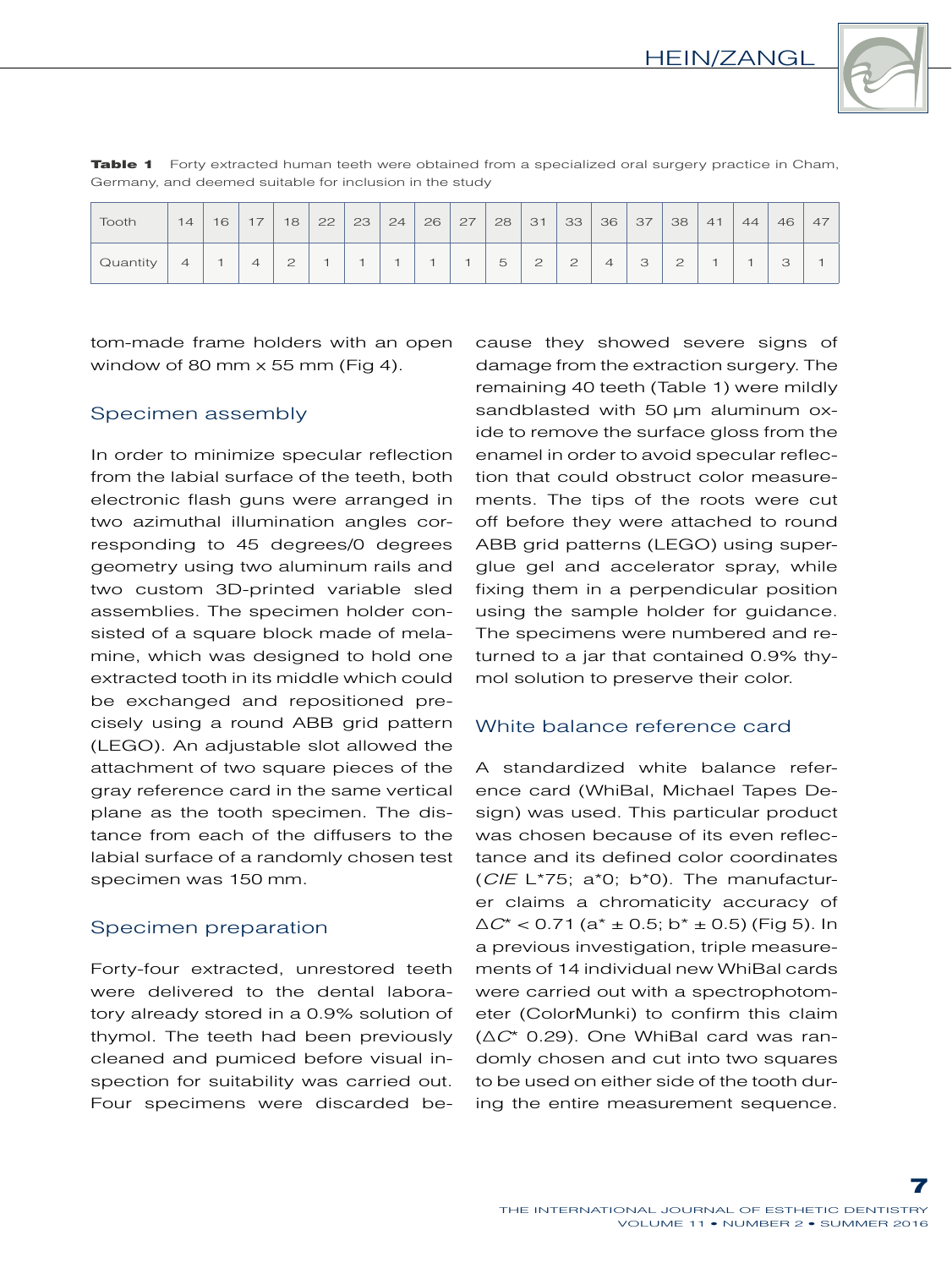# Clinical Research



Fig 5 The color accuracy of 14 new gray reference cards (WhiBal) was measured and confirmed to be within the margin of error claimed by the manufacturer ( $\Delta C^*$  < 0.71; (a<sup>\*</sup> ± 0.5; b<sup>\*</sup> 0.5)).

Custom white balance was carried out using the camera's menu function and one WhiBal card, which was positioned in the same horizontal plane and distance as the tooth specimen.

#### Measurement sequence

Each measurement sequence commenced with a hydrated tooth in place and two squares of WhiBal cards to the left and right of it, with two empty frame holders in front of each electronic flash. The first four photographs were taken in this way, followed by one photograph each using five different diffuser materials: PET, White Frost, LumiQuest, 80 gsm printing paper, and 3M linear polarizing sheet. In order to obtain images with increased tonality and dynamic range, as well as reduced noise, the concept of "exposing to the right"

(ETTR) was used, with red–green–blue (RGB) values distributed predominantly to the right of the exposure histogram.8 The camera ISO was set to a value of 100, and the flash intensity to a value of  $\frac{1}{2}$  (half), except for the 80 gsm printing paper and linear polarizing sheet, due to the noticeable attenuation of luminous flux. For adequate comparability with the standard, an adjustment of the ISO to a value of 200, as well as an adjustment of the flash intensity to a value of 1/1 (full) was required with this particular group. Each complete measurement cycle took a total of 135 s.

### Digital image development and color measurements

The first image was immediately discarded since it only served to empty the flash capacitor. The following three

8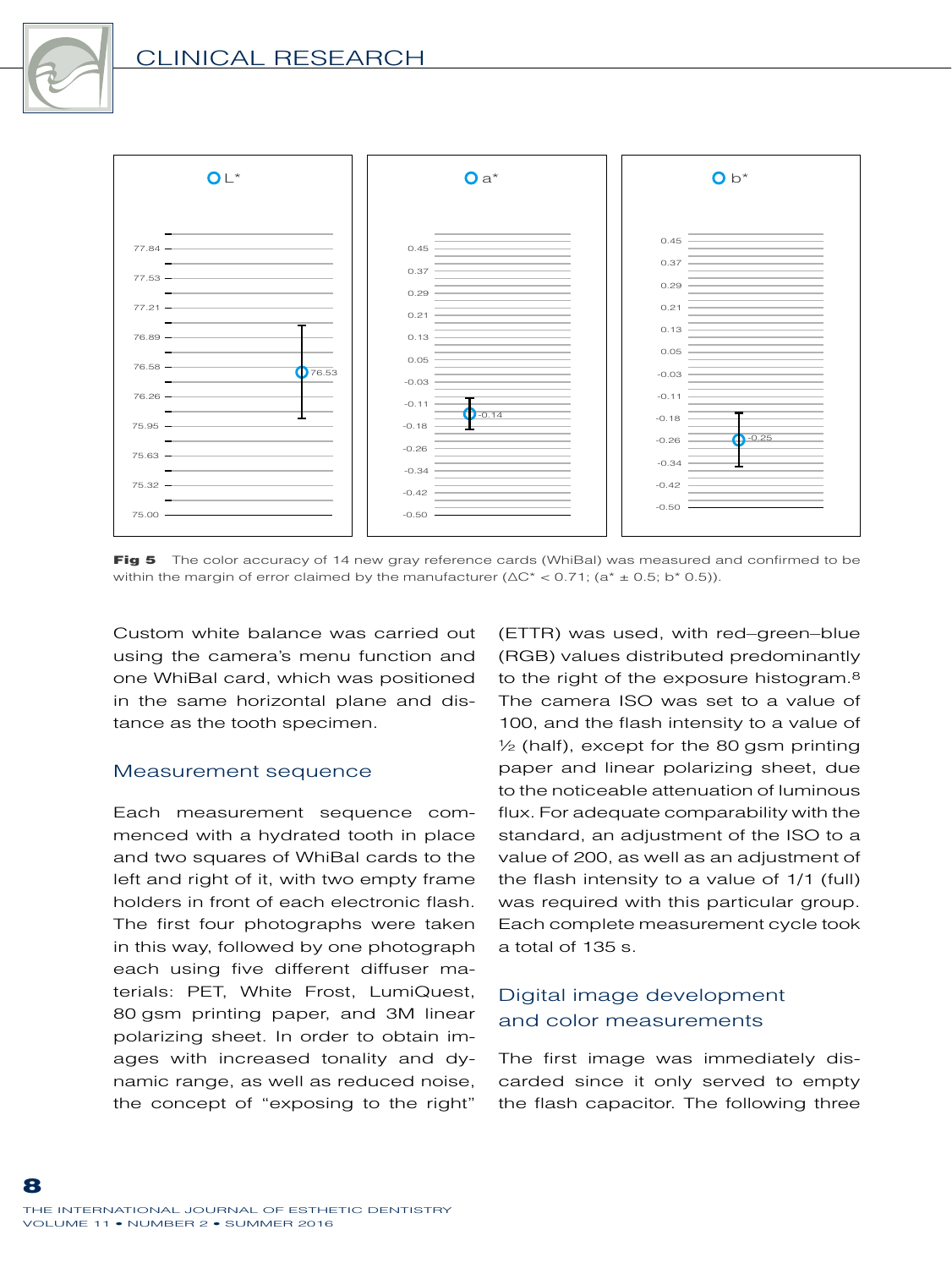

images taken with no diffuser were exposure balanced by moving the cursor over the gray area of the WhiBal card. Due to the camera's custom white balance, it was merely necessary to adjust the exposure of the image until the luminosity value of the gray card in the photograph matched L\*75. The values for chromaticity  $(a^* + b^*)$  were within the threshold of  $\pm$  0.5 each time, as claimed by the manufacturer. The same procedure was carried out with the five photographs taken with each diffuser material. Color Meter Classic software (Ricci Adams, version 1.6 (122)) was used to locate an area in the middle of each tooth. The measurement window was adjusted to the maximum size possible within the boundary of the tooth in order to measure *CIE* L\*a\*b\* color coordinates. Once this position was locked, values for each tooth were copied and pasted into a spreadsheet (Numbers (version 3.5), Apple) (Fig 6). In order to determine the standard error caused by subtle variations in flash intensity, the first three sets of color coordinates from the gray card where averaged and compared with the ideal value of L\*75; a\*0; b\*0. If ∆*E*\* was < 1.0, the measurement sequence was included in the study; if the value was ∆*E*\* > 1.0, the tooth was to be measured again (which was never the case). Once the color coordinates for the five different diffuser groups were recorded, white balancing was carried out by choosing the eyedropper tool in Adobe Lightroom CC and clicking on a randomly chosen gray area in close proximity to the tooth. In most cases it was then necessary to adjust the exposure values again to obtain L\*75; a\*0; b\*0, before the color coordinates of the tooth could be recorded.



Fig 6 Color measurements were carried out using Classic Color Meter software in the middle of each tooth. The measurement window was adjusted to the maximum size possible within the boundary of the tooth to measure *CIE* L\*a\*b\* color coordinates. Once this position was locked, values for each tooth were recorded in the exact same position.

## **Results**

∆*E*\* was calculated as described in the CIE prescriptions:

 $\Delta E^*$ <sub>ab</sub> =  $\sqrt{(\frac{L^*}{2}-\frac{L^*}{1})^2+(\frac{a^*}{2}-a^*}{1})^2+(\frac{b^*}{2}-b^*}{1})^2}$ 

All diffuser materials caused visually perceivable color changes on the extracted teeth. The values for the different diffuser materials before and after white balance correction can be seen in Figure 7: White Frost (∆*E*\* 1.24; sd 0.47), 80 gsm printing paper (∆*E*\* 2.94; sd 0.35), LumiQuest polyamide (∆*E*\* 3.68; sd 0.54), PET (∆*E*\* 6.55; sd 0.41), and 3M linear polarizing filter sheet (∆*E*\* 7.58; sd 1.00). The use of a standardized gray reference card (WhiBal) could correct these values below the visually perceivable threshold (Fig 8): White Frost (∆*E*\* 0.58; sd 0.36), 80 gsm printing paper

9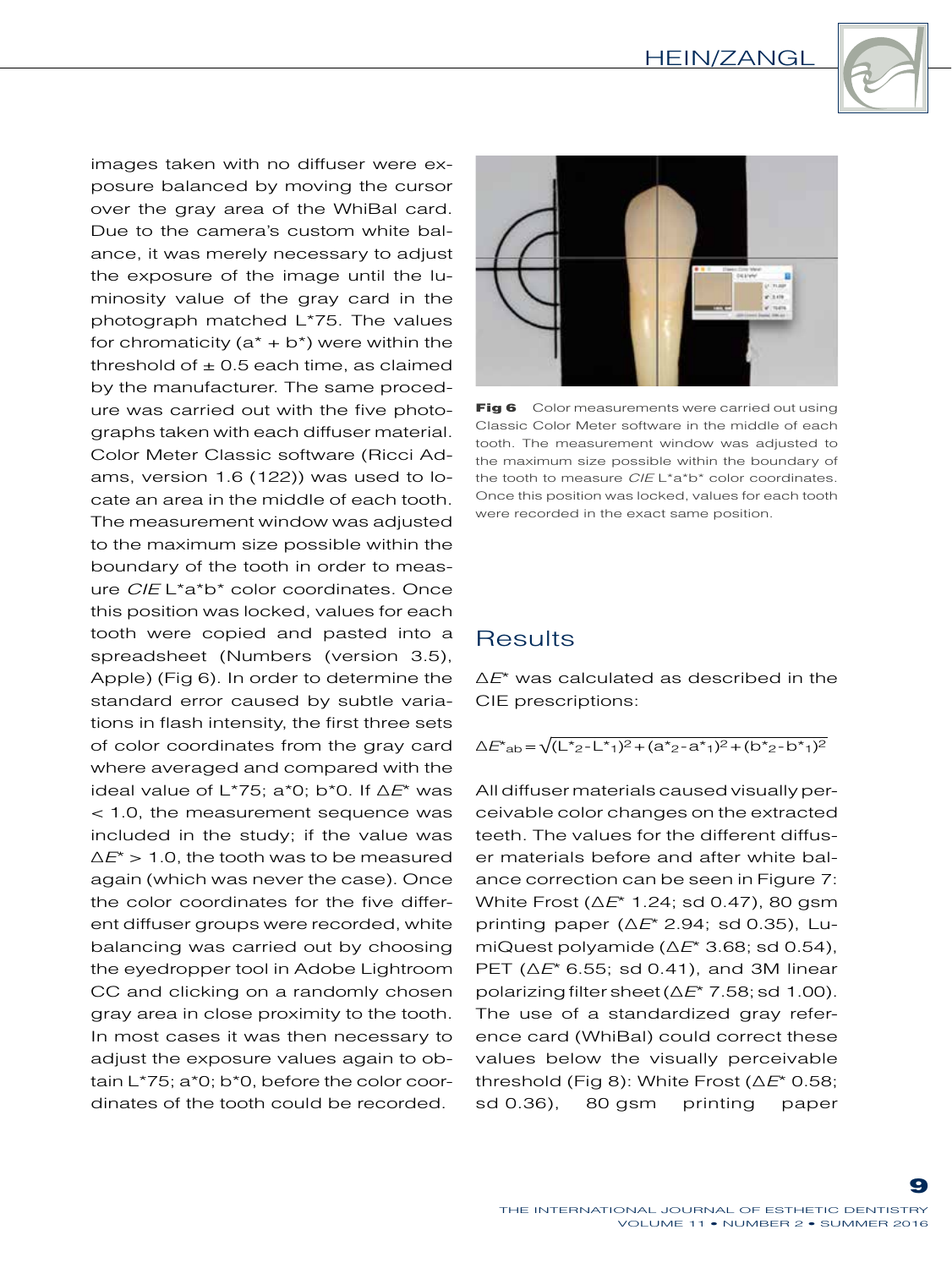



Fig 7 Color changes of 40 extracted teeth caused by five diffuser materials commonly used in dental photography. White Frost (∆*E*\* 1.24; sd 0.47), 80 gsm printing paper (∆*E*\* 2.94; sd 0.35), Lumi-Quest polyamide (∆*E*\* 3.68; sd 0.54), PET (∆*E*\* 6.55; sd 0.41), and linear polarizing filter sheet (∆*E*\* 7.58; sd 1.00).



Fig 8 The use of a standardized gray reference card (WhiBal) could correct the color changes below the visually perceivable threshold: White Frost (∆*E*\* 0.58; sd 0.36), 80 gsm printing paper (∆*E*\* 0.93; sd 0.54), LumiQuest polyamide (∆*E*\* 0.66; sd 0.58), PET ( $\Delta E^*$  0.59; sd 0.33), and linear polarizing filter sheet (∆*E*\* 0.53; sd 0.42).

(∆*E*\* 0.93; sd 0.54), LumiQuest polyamide (∆*E*\* 0.66; sd 0.58), PET (∆*E*\* 0.59; sd 0.33), and 3M linear polarizing filter



Fig 9 The average exposure compensation that was required during digital postproduction was: White Frost (EV -0.20; sd 0.106), 80 gsm printing paper (EV -0.38; sd 0.114), LumiQuest polyamide (EV -0.55; sd 0.108), PET (EV -0.55; sd 0.197), and linear polarizing filter sheet (EV -0.70; sd 0.116).

sheet (∆*E*\* 0.53; sd 0.42). The average exposure compensation that was required during digital postproduction is illustrated in Figure 9: White Frost (EV -0.20; sd 0.106), 80 gsm printing paper (EV -0.38; sd 0.114), Lumi-Quest polyamide (EV -0.55; sd 0.108), PET (EV -0.55; sd 0.197), and 3M linear polarizing filter sheet (EV -0.70; sd 0.116).

## **Discussion**

During the era of film photography, so called "gray cards" (ie, Kodak) were used in conjunction with the camera's light metering system (TTL) to determine the correct exposure for objects illuminated by continuous light sources like the sun. With the arrival of digital photography, it became necessary to use white balance reference cards, which in their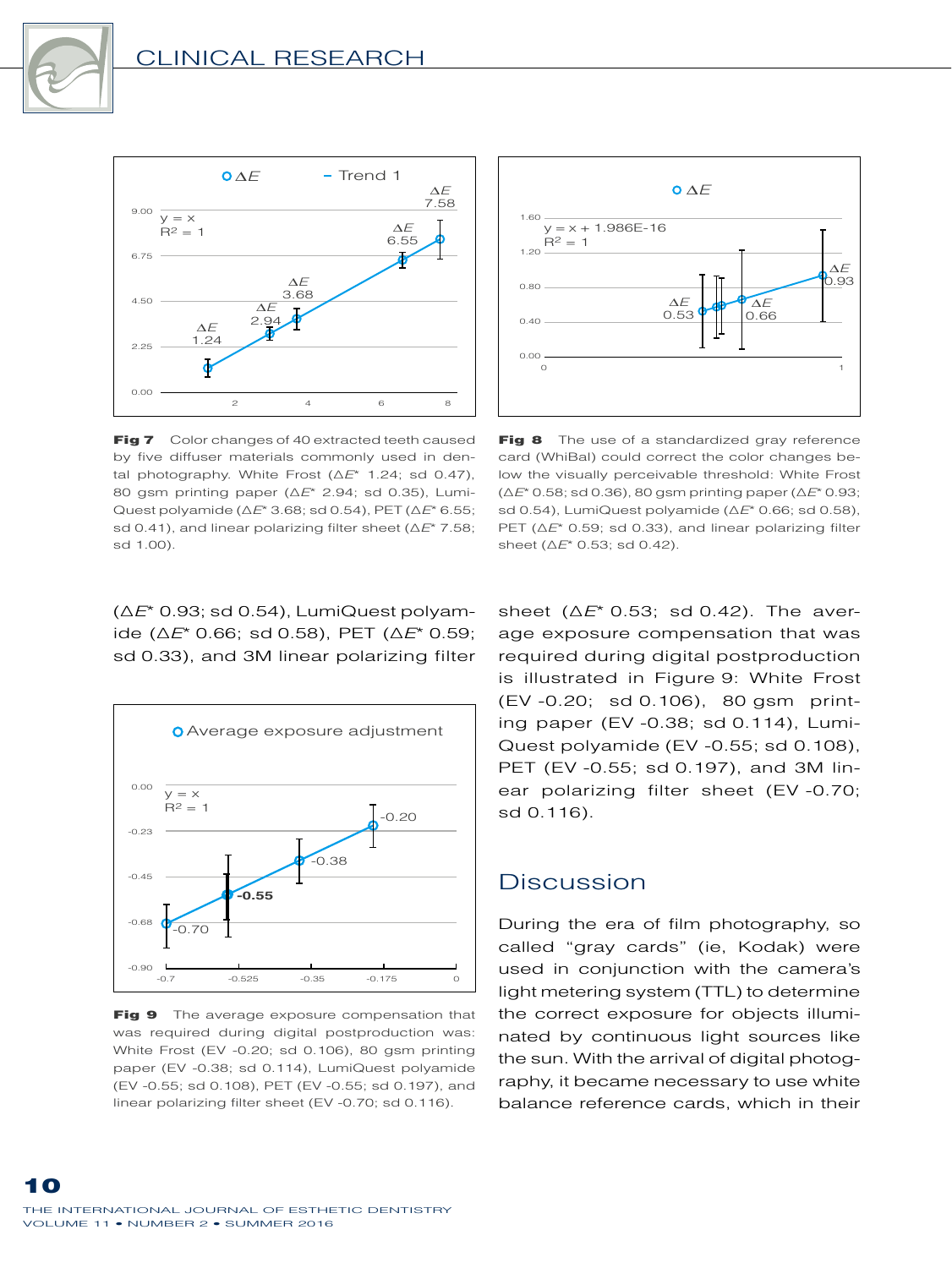



Figs 10a and b Changes of tooth color caused by different diffuser materials (a) before, and (b) after white balancing, using a standardized gray reference card.



Fig 11 Average change of chromaticity caused by different diffuser materials.

general appearance were similar to the older gray cards but darker, in order to correct the color cast of digital images, either by defining a custom white balance value using the camera's menu, or during postproduction using software.9 The protocol that has been put forward here is an adapted, simplified version of the one suggested by Meng et al, 10 which combines the correction of white balance with exposure correction to a defined standard.

The use of a white balance reference card was indeed effective in compensating the changes in tooth color caused by different diffuser materials (∆*E*\*min 0.53 - ∆*E*\*max 0.93) and software interpretation. Every diffuser caused characteristic tooth chroma-



Fig 12 The average tooth color found in this study showed little deviation.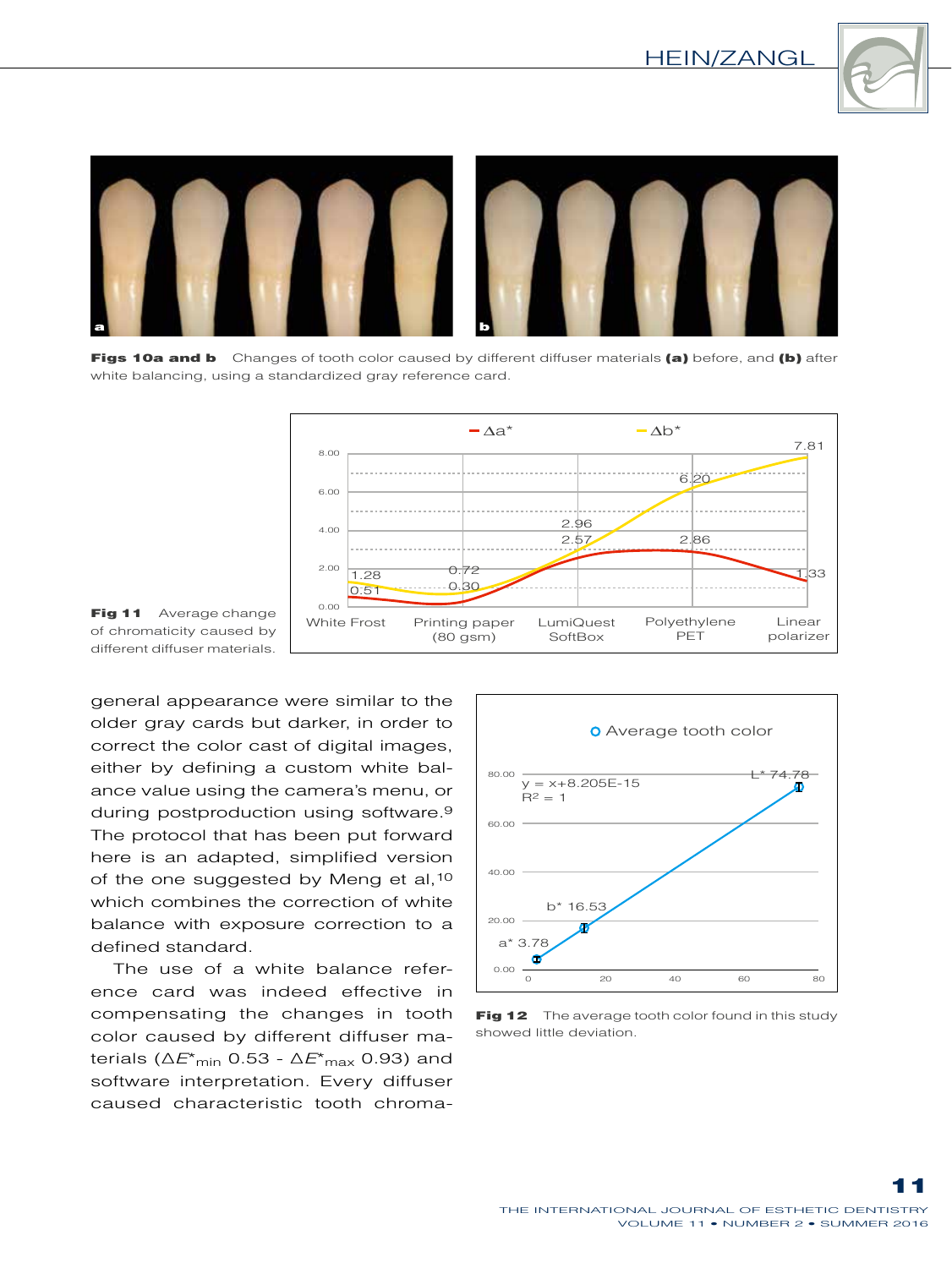

Table 2 The ranking of ∆*E*\* values after white balancing correlated well with the ranking of CRI values for each diffuser, suggesting that software interpretation plays the most significant role in the visually perceivable alteration of tooth color before white balancing

| <b>Diffuser material</b> | <b>CRI</b> | $\Delta E^*$ |
|--------------------------|------------|--------------|
| Linear polarizer         | 97.2       | 0.53         |
| <b>White Frost</b>       | 97.6       | 0.58         |
| PET                      | 97.6       | 0.59         |
| LumiQuest SoftBox        | 96.0       | 0.66         |
| Printing paper (80 gsm)  | 92.4       | 0.93         |

Table 3 The closest match to conventional shade quide systems

| L*     | $a^*$ | $b*$   | <b>Shade</b>   | $\Delta E^*$ |
|--------|-------|--------|----------------|--------------|
| 72.960 | 4.336 | 16.527 | 1 <sup>C</sup> | 1.90         |
| 73.928 | 3.865 | 14.571 | 2R2.5          | 2.14         |
| 73.094 | 3.381 | 15.003 | 1А             | 2.31         |

ticity changes, which can be seen in Figures 10 and 11. The ranking of ∆*E*\* values after white balancing correlated well with the ranking of CRI values for each diffuser (Fig 12), suggesting that software interpretation plays the most significant role in the visually perceivable alteration of tooth color before white balancing.11

The average tooth color found in this study showed little deviation (Table 2). This result corresponds generally well with those of other studies,<sup>12</sup> but in particular with one *in vivo* study by Gozalo-Diaz et al, which utilized a similar experimental setup and equipment, and which

found a similar average tooth color value to that found in this study (∆*C*\* 2.99).13 This supports the suggestions by earlier authors14-18 that digital cameras can be used confidently for quantification of tooth colors.

The closest match to conventional shade guide systems was the shade 1C (∆*E*\* 1.90) from the Ivoclar PE shade guide system, which is made of hard acrylic, followed by Vita 3M shade 2R2.5 (∆*E*\* 2.14), and Ivoclar PE shade 1A (∆*E*\* 2.31) (Table 3).

A basic protocol for practical use in the dental surgery and dental laboratory is provided in Figures 13 to 15.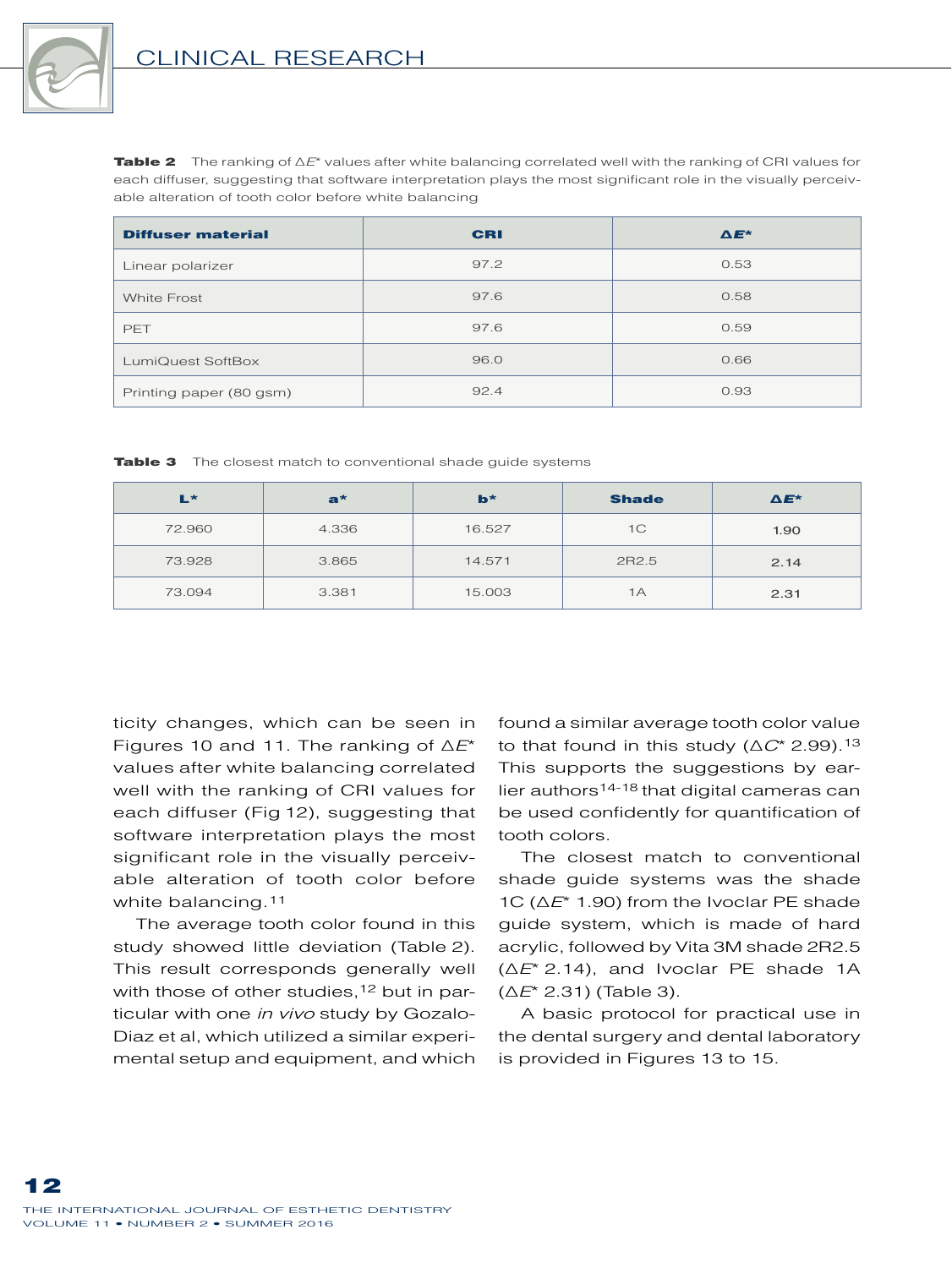



Fig 13 White balancing procedure: After importing the RAW file into Adobe Lightroom CC, the color picker tool is selected to click on a randomly selected area of the white balance reference card ideally located in the center of the image. This will neutralize chromaticity values  $a^*$  and  $b^*$  towards 0 ( $\pm$  0.5).



Fig 14 Exposure balancing procedure: The color picker tool is held steadily over the central area of the white balance reference card while the exposure value is adjusted simultaneously until the L\* value is as close as possible to the known L\* value of the gray reference card (ie, L\* 75 WhiBal).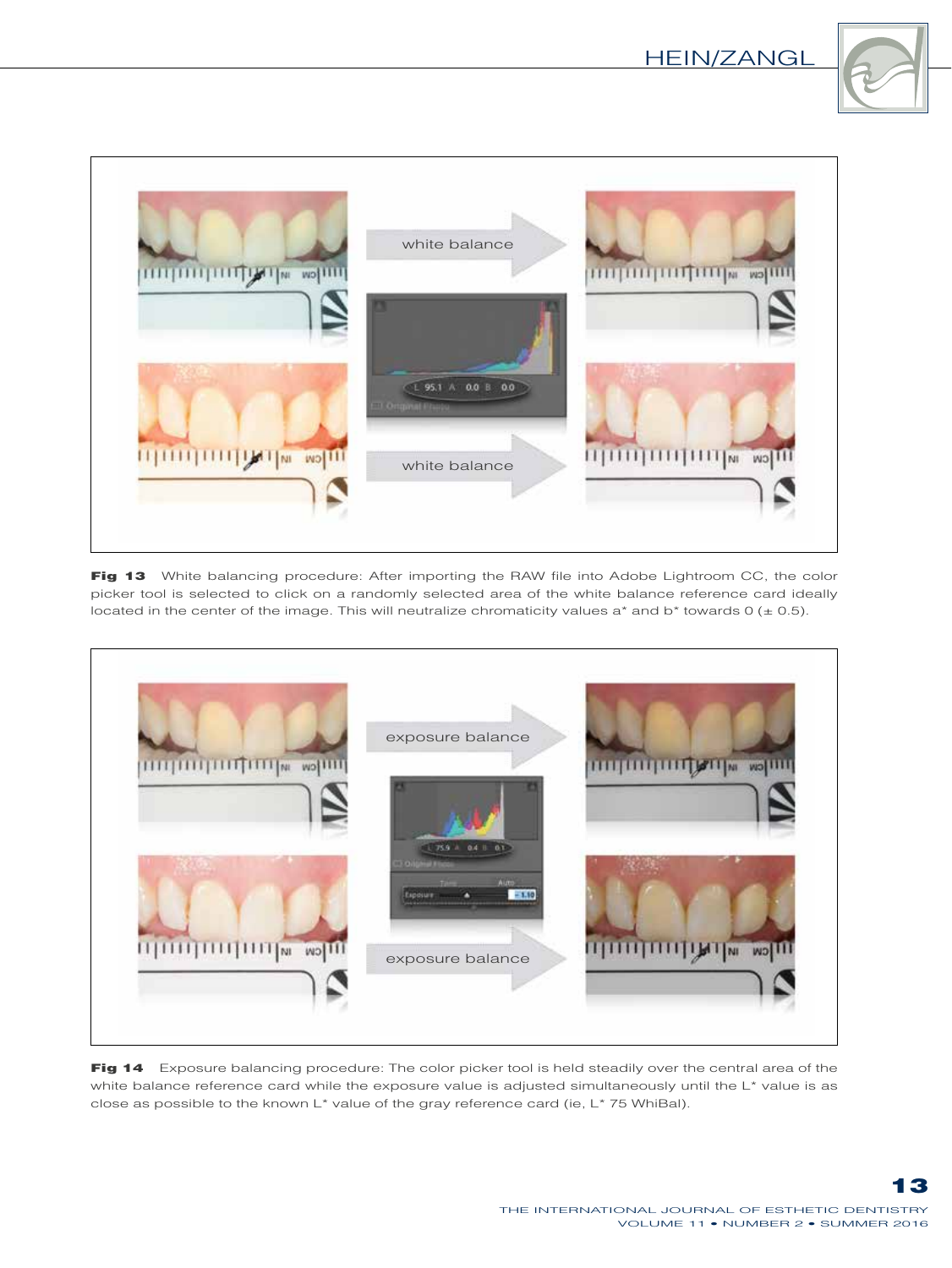



Fig 15 The adjustments during white balancing and exposure balancing can be copied and pasted to achieve synchronicity among images which were obtained with the same type of diffusor.

# Conclusion

Within the limitations of this study, the use of a white balance reference card with known color coordinates can be recommended when diffusers are used for dental photography in daily practice to record color accurate images, especially for shade communication and for documentation of clinical results.